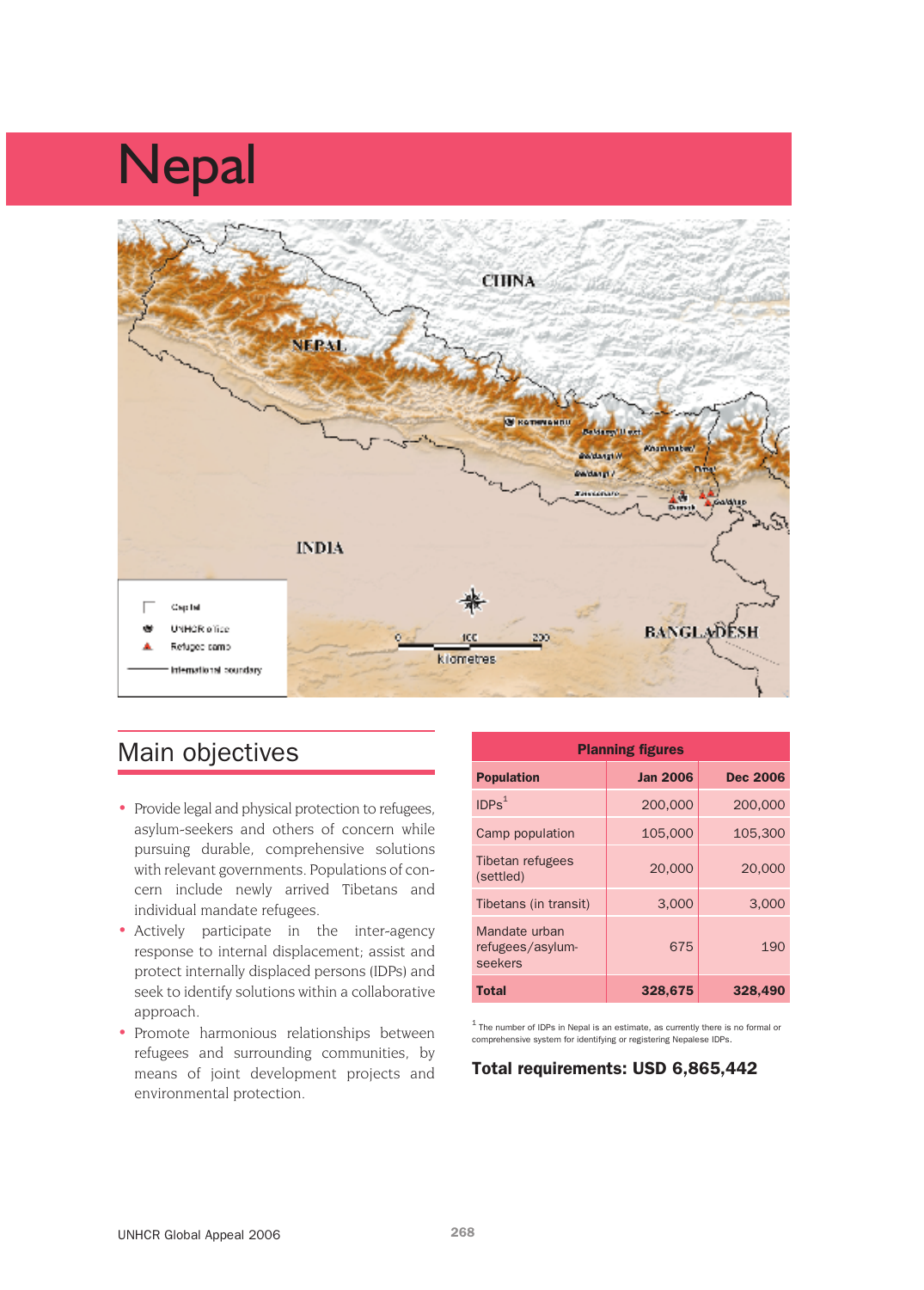# Working environment

### **Recent developments**

In February 2005, the King dismissed the Government and assumed direct executive powers. National protection has been severely weakened by the resulting impasse – involving the Government, political parties, and rebels – as well as military clashes and civil unrest. In the rural areas, basic health, education, social and legal services are on the point of collapse. Tens of thousands of Nepalese have moved from their villages for protection and basic survival. As a result, the favourable protection environment towards refugees and asylum-seekers that prevailed in the past is being jeopardized.

The opening of an office by the UN High Commissioner for Human Rights (OHCHR) to monitor, investigate and report on escalating human rights violations reflects a deteriorating humanitarian and human rights situation. A concerted international effort is required to prevent the country from heading towards a serious complex emergency. UN and other international organizations are therefore putting forward a consolidated response plan, appealing for a total of USD 64.5 million.

### **Constraints**

Volatile political and security conditions hinder progress in the search for durable solutions and continue to threaten the protection environment for persons of concern to UNHCR. General strikes have restricted UNHCR's ability to access and monitor the camps on a daily basis and have hampered the timely delivery of relief items. The lack of police presence in the camps is a cause for serious concern, as insurgents' activities have increased in the vicinity of the camps.

For the camp population, the protracted stay, lack of meaningful work opportunities and no apparent prospect of solutions fuel frustration and alter social and political attitudes within the refugee community. Pressure on primary health centres grows, with increased prescriptions and referrals

for further treatment for an ageing and anxious population; there are more chronically ill and psychiatric patients than ever. The camp space has become overpopulated and the average area per person is sub-standard.

While UNHCR remains committed to the comprehensive solutions approach to resolving this protracted situation – and there has been growing interest among the international community to support these efforts – much depends on the extent to which the two governments will be willing to broaden their approach within the framework of the bilateral process. To ensure adequate protection of the beneficiaries, UNHCR has recommended the implementation of its new registration system and standards in Nepal. The Office is still awaiting the approval of the Government to initiate this important and long overdue task.

The global increase in oil prices has reduced the already limited resources available for the refugees. In 2006, UNHCR will begin to introduce viable alternative energy sources to replace the kerosene used for cooking.

# Strategy

### **Protection and solutions**

Promoting protection and the identification of durable solutions for refugees, asylum-seekers and internally displaced people will be coordinated with the Government, UN agencies, donors, displaced populations and NGO partners. The Office will pursue the improvement of the quality of asylum, emphasizing registration and individual documentation. It will also advocate for the right to work, access to education and health facilities and provide direct legal support, counselling and referrals. A similar approach will be adopted for IDPs, as many lack the basic but vital documents necessary to access public services within Nepal.

While respecting the bilateral process involving the Governments of Nepal and Bhutan in regard to repatriation, the Office will, in the interim, promote the resettlement of vulnerable refugees for Nepal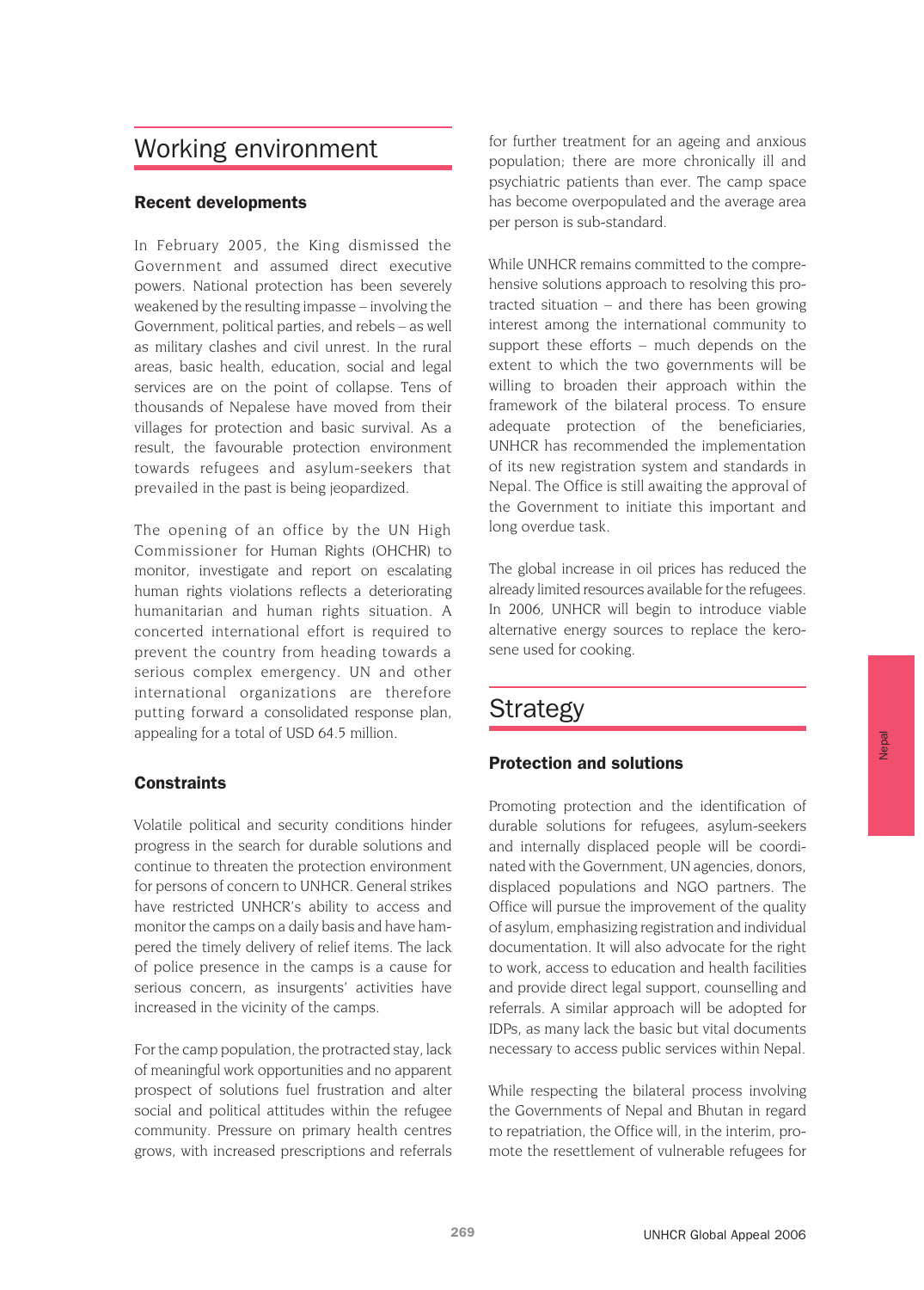

Bhutanese refugee boys in Khudunabari camp take a little respite from the monsoon rains. *UNHCR / J. Pagonis*

whom repatriation is clearly not an option. Local integration opportunities will be explored within the context of the comprehensive approach.

In 2005, the Government restarted individual status determination processes for asylumseekers and new arrivals. With UNHCR supervision, case processing continues, in an effort to address the backlog of pending applications and appeals. In the camps, the Government has recently recognized 500 children who were not previously recognized as refugees, and has started providing temporary rations for them. UNHCR will work with the Government to build on this positive development.

To maintain peace and stability within the refugee camps, UNHCR will further enhance the role and responsibilities of community-based mechanisms in the camps requiring significant capacity building and close supervision.

Prevention of sexual and gender-based violence (SGBV) in the camps and among displaced groups is a high priority activity. The Office will maintain the current comprehensive and effective mechanism for response to SGBV survivors and their families and will further increase awareness among the community and local authorities. Problems such as early and forced marriages and the trafficking of women and girls will be addressed though mass information campaigns and educational and skills training activities. In order to carry out the same work for IDPs, intensified cooperation with UN agencies is required.

Due to the absence of local integration prospects for mandate refugees in Nepal, this population will be proposed for resettlement as soon as they are formally recognized as refugees.

UNHCR will continue to conduct mandate individual status determination of asylum-seekers in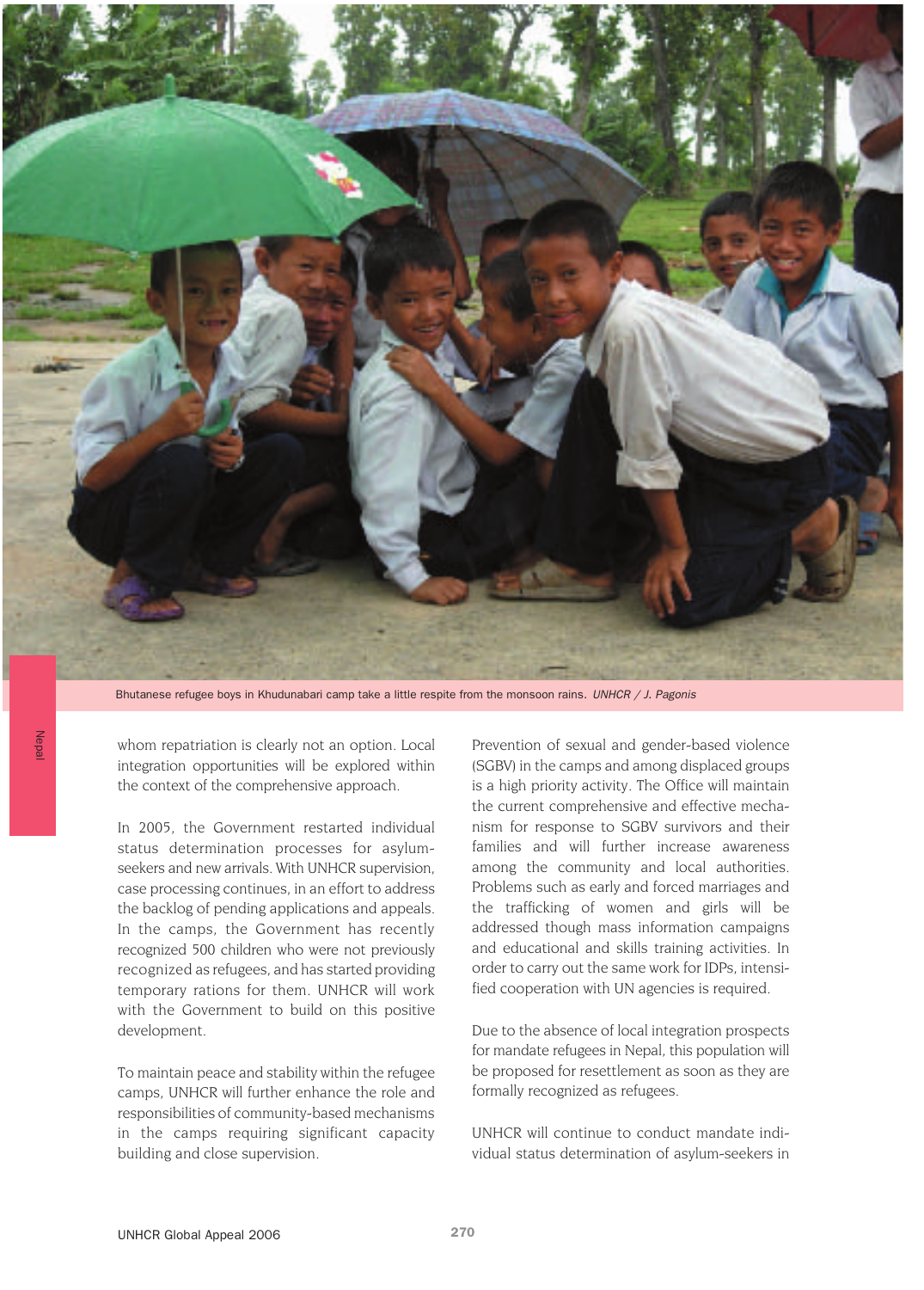Kathmandu. Due to prevailing conditions of insecurity, no substantial increase in the number of new asylum-seekers is expected, but the day-to-day protection concerns of those already in Nepal have increased. The Office will work to ensure that the detention of refugees and asylumseekers is minimized.

UNHCR will continue to assist Tibetans transiting through Nepal to a third country by ensuring safe passage through Nepal and appropriate assistance en route, provided minimum security standards are met. The Office will increase missions to borders and other areas to ensure that the access of Tibetans to transit through Nepal is upheld.

## **Assistance**

The assistance programme for the refugee population covers all aspects of their needs including food, health, education, shelter, water, sanitation, prevention and response to SGBV, as well as legal counselling and representation. The assistance component will be constantly reviewed and modified, focusing on durable solutions and self-reliance of the refugee population as well as protecting the environment and promoting coexistence between the refugees and host population. Female refugees will be given priority for skills training and leadership training activities. The refugee community will be encouraged and empowered to identify vulnerable families and design the appropriate safety net for each family. Increased self-reliance will continue with a particular emphasis on involving greater numbers of women in income-generating projects. In anticipation of a potential outbreak of avian flu or other threats to public health, a contingency response capacity will be built up in the areas of the camps.

The urban asylum-seeker and refugee populations are also heavily dependent on external support as they lack opportunities for self-reliance. The changing demographics of this group and their growing educational and psychosocial needs will be addressed through local partners. UNHCR will continue to provide urban refugees with protection, legal counselling and subsistence allowances. The Office will also continue to facilitate the passage of Tibetans who are of concern to UNHCR and

who are transiting through Nepal en route to a third country and will assist them with food, temporary shelter and medical care.

Within the context of the inter-agency humanitarian response in Nepal, UNHCR will provide protection, shelter and non-food assistance to needy IDPs. In addition to direct legal services, registration and documentation for IDPs, UNHCR will establish open information centres and mobile teams for displaced and vulnerable persons.

UNHCR will also continue to provide protection assistance to the pre-1991 Tibetan arrivals, especially regarding the issuance of identity cards, birth certificates for children born in Nepal and travel documents to those departing for family reunification abroad.

# **Desired impact**

The camp populations, while receiving adequate protection and assistance pending durable solutions, will play an active role in managing their own communities, ensuring order in the camps and identifying and prioritizing their needs. Sexual and gender-based violence and trafficking incidents will decrease, with greater awareness and appropriate follow-up including legal action.

The mixed urban refugee groups' applications will be adjudicated by UNHCR protection staff within a reasonable period of time and according to procedural standards. Those recognized will be considered for resettlement.

The situation of IDPs in Nepal will be properly assessed on the basis of the *Guiding Principles on Internal Displacement*. Registration and documentation will be provided according to international standards. IDPs in need of shelter and basic domestic items will be identified and provided with material assistance as appropriate.